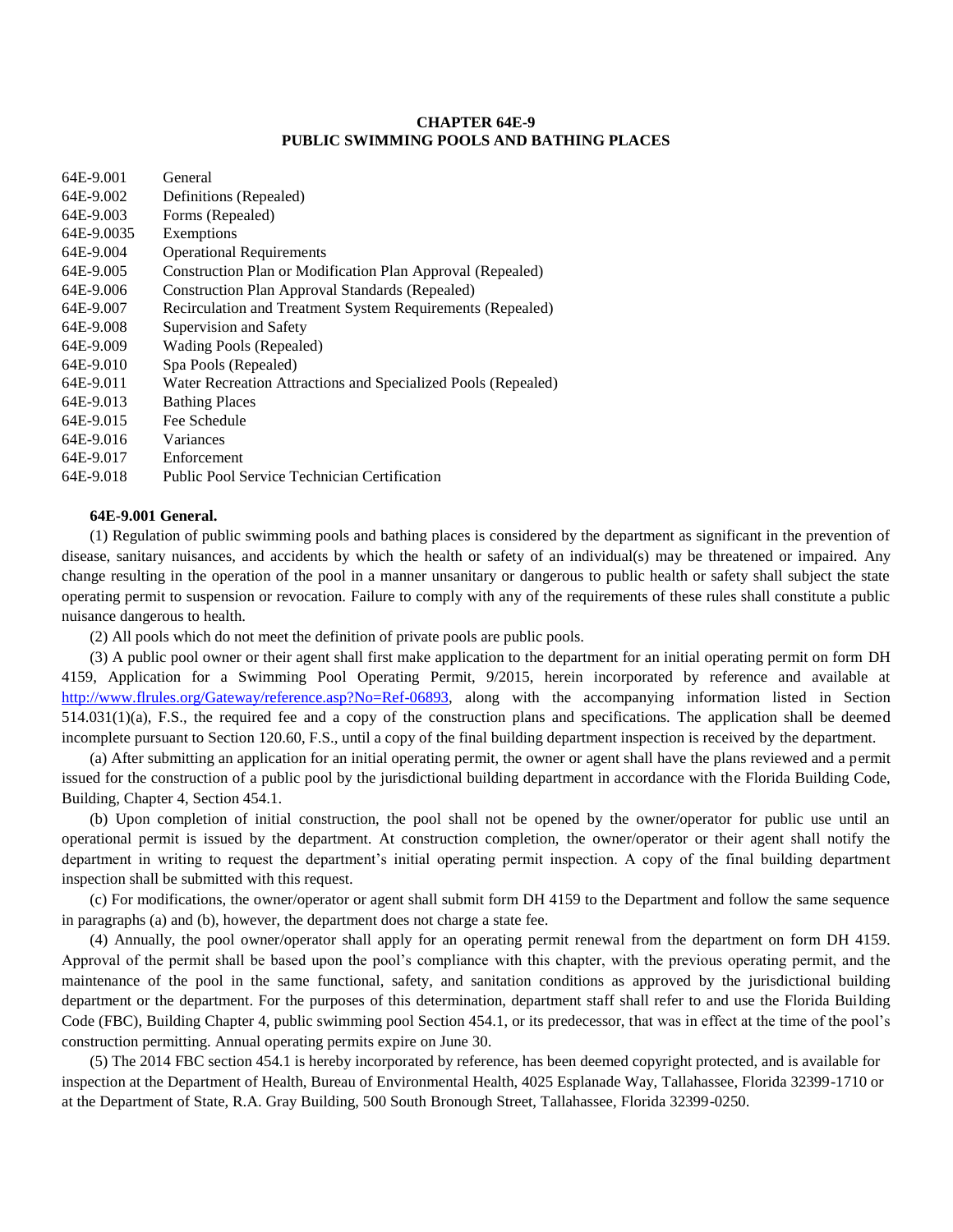*Rulemaking Authority 381.006, 514.021 FS. Law Implemented 381.006, 514.0115(5), 514.021, 514.03, 514.031, 514.05, 514.06 FS. History–New 10-5-93, Formerly 10D-5.130, Amended 12-27-98, 5-27-04, 5-24-09, 7-20-16.*

### **64E-9.002 Definitions.**

*Rulemaking Authority 381.006, 514.021 FS. Law Implemented 514.021, 514.03, 514.031, 514.05, 514.06, 514.071 FS. History–New 10-5-93, Formerly 10D-5.131, Amended 12-27-98, 5-27-04, 5-24-09, Repealed 7-20-16.*

#### **64E-9.003 Forms.**

*Rulemaking Authority 381.006, 514.021 FS. Law Implemented 381.006, 514.0115, 514.021, 514.025, 514.03, 514.031, 514.033 FS. History–New 10-5-93, Formerly 10D-5.132, Amended 12-27-98, 3-30-00, 5-27-04, 5-24-09, Repealed 7-20-16.*

### **64E-9.0035 Exemptions.**

(1) A person seeking an initial exemption, or an existing facility claiming an exemption from department regulation pursuant to the provisions of Section 514.0115, F.S., shall submit an application and supportive documentation to the department, as described below.

(a) Applicants for an exemption pursuant to Section  $514.0115(2)(a)$  or  $(2)(b)$ , F.S., shall submit either a completed form DH 4065, Application for a Swimming Pool Exemption Status – 32 Units or Less, 03/98, or a completed form DH 1704, Application for a Swimming Pool Exemption Status More Than 32 Units, 03/98, both of which are hereby incorporated by reference. Copies of these forms are available at <http://www.flrules.org/Gateway/reference.asp?No=Ref-06894> and, [http://www.flrules.org/Gateway/reference.asp?No=Ref-06895.](http://www.flrules.org/Gateway/reference.asp?No=Ref-06895)

(b) For purposes of determining exemption status, the term condominium shall be as defined in Chapter 718, F.S., and the term cooperative shall be as defined in Chapter 719, F.S. Applicants shall provide either the recorded declaration of condominium or the recorded cooperative documents and any additional documents which establish the criteria set forth in Section 514.0115(2)(a) or  $(2)(b)$ , F.S.

(2) Beginning July 1, 2010, exemptions shall be renewed by July 1, every five years. Applicants seeking renewal, who have no changes to the pool or ownership, shall only submit the application form. If swimming pool related or ownership changes have been made, this information shall be submitted along with the application form.

(3) A person who received an exemption shall contact the department if the conditions upon which the exemption was granted change so as to eliminate the exemption status. Under such circumstances, the pool shall comply with the provisions of this chapter and Chapter 514, F.S.

(4) An exemption from department rules does not exempt the pool from other federal, state, and local requirements.

*Rulemaking Authority 381.006, 514.021 FS. Law Implemented 514.0115, 514.031 FS. History–New 5-24-09, Amended 7-20-16.*

#### **64E-9.004 Operational Requirements.**

(1) Water Quality – The water supply for all pools shall be an approved potable water system or shall meet the requirements for potable water systems by the submission from the operator of annual bacteriological and chemical laboratory reports to the county health department. Salt water sources are exempt from the potable water chemical standards except for iron and color requirements.

(a) Cross-connection prevention – To safeguard water quality, devices or systems shall be operational and maintained in their original functional condition.

(b) Bacteriological quality – The pool water shall be free of coliform bacteria contamination.

(c) Clarity – The pool water shall be 0.5 or less NTU and the main drain grate must be readily visible from the pool deck.

(d) Chemical quality – Chemicals used in controlling the quality of the pool water shall be tested and approved using the NSF/ANSI Standard 60-2011, Drinking Water Treatment Chemicals-Health Effects dated May 2011, which is incorporated by reference in these rules and shall be compatible with other accepted chemicals used in pools. The following parameters shall be adhered to for pool water treatment:

1.  $pH - 7.2$  to 7.8.

2. Disinfection – Free chlorine residual shall be 1 milligram per liter (mg/L) to 10 mg/L, inclusive, in conventional swimming pools and 2 mg/L to 10 mg/L, inclusive, in all other type pools such as spa-type pools and interactive water fountains; bromine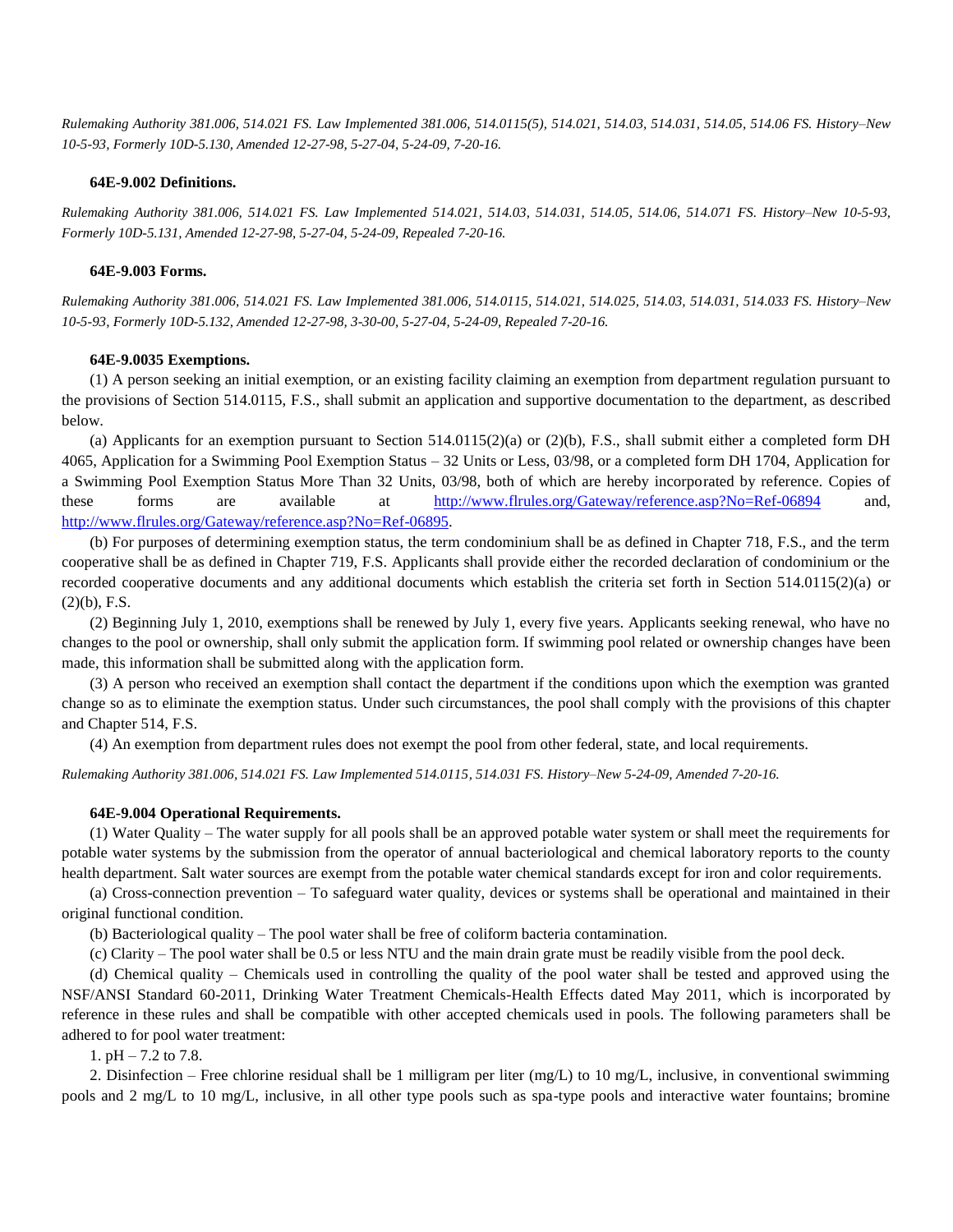residual shall be 1.5 mg/L to 10 mg/L, inclusive, in conventional swimming pools and 3 mg/L to 10 mg/L, inclusive, in all other type pools. Except that, the following maximum disinfectant levels shall apply to indoor conventional swimming pools: 5 mg/L free chlorine or 6 mg/L bromine.

3. When oxidation-reduction potential (ORP) controllers are required, the water potential shall be kept between 700 and 850 millivolts. Use of these units does not negate the manual daily testing requirement of subsection 64E-9.004(10), F.A.C.

4. Cyanuric acid – 100 mg/L maximum in pools, with 40 mg/L as the recommended maximum, and 40 mg/L maximum in spa pools.

5. Quaternary ammonium – 5 mg/L maximum.

6. Copper – 1 mg/L maximum.

7. Silver – 0.1 mg/L maximum.

(e) Landscape irrigation water that wets the wet deck area of the pool, the pool itself, enters the collector tank, or wets an interactive water feature must be potable water from a public water system or shall meet the bacteriological quality of potable water as evidenced by annual laboratory analysis submitted to the department. Reclaimed water may not be used in these areas. If reclaimed water is used in the vicinity of the pool (inside of the pool fence or within 100 feet of the pool water's edge) it must employ drip irrigation or soaker hoses. Signs shall be posted notifying pool patrons that reclaimed water is in use, and is not to be consumed.

(2) Manual addition of chemicals will be allowed under special conditions and requires that the pool be closed prior to addition and for at least 1 hour period after addition or a longer period as necessary for sufficient and safe distribution of the chemical. After treatment for breakpoint chlorination and algae prevention, use of the pool can be resumed when the free chlorine levels drop to 10 mg/L.

(3) Cleanliness – The pool and pool deck shall be kept free from sediment, floating debris, visible dirt and algae. Pools shall be refinished when the pool surfaces cannot be maintained in a safe and sanitary condition.

(4) Food, beverages, glass containers, and animals are prohibited in the pool. Individuals with a disability and service animal trainers may be accompanied by a service animal, as defined in Chapter 413.08, F.S., but the service animal is not allowed to enter the pool water or onto the drained area of an interactive water feature (IWF) in order to prevent a direct threat to the health of pool patrons.

(5) The pool recirculation system must be operated at all times when the pool is open for use. The recirculation system may be shut off three hours after the pool closes but must resume operation three hours before opening the pool. Shut down time must be controlled by a time clock. When a variable speed pump is used, the recirculation system shall be operated such that it achieves the equivalent of 6 hours of treatment at 100% design flowrate during the daily closed period, or at least one complete water volume turnover, whichever is greater. Exception: vacuum DE systems are excluded from this allowance.

(6) The pool water level must be maintained at an elevation suitable for continuous skimming without flooding during periods of non-use.

(7) When use of a public swimming pool requires an admission or a membership fee, the most recent pool inspection report shall be posted in plain view of existing and potential members and patrons.

(8) Footbaths are prohibited.

(9) Test kits are required to be on the premises of all pools to determine free active chlorine and total chlorine using N, N-Diethyl-p-Phenylenediamine (DPD), or bromine level, total alkalinity, calcium hardness, and pH. NSF/ANSI Standard 50-2012 certified water quality test devices/kits or specific laboratory analysis methods identified by the chemical product manufacturer must be available to determine the concentration in pool water of all NSF/ANSI Standard 60-2011 approved chemicals that are fed or added to a public pool, or the chemical cannot be used. NSF/ANSI Standard 50-2012, Equipment for Pools, Spas, Hot Tubs and other Recreational Water Facilities, September 16, 2012, is hereby incorporated by reference, has been deemed copyright protected, and is available for review at the Department of Health, Bureau of Environmental Health, 4025 Esplanade Way, Tallahassee, Florida 32399-1710 or at the Department of State, R.A. Gray Building, 500 South Bronough Street, Tallahassee, Florida 32399-0250.

(a) If the following chemicals are fed or added to the pool water, then test kits for the specific chemical must be used: cyanuric acid, sodium chloride, quaternary ammonium, ozone and copper.

(b) When silver is added as a supplemental disinfectant, a water analysis must be done every six months and be submitted to the department upon request.

(c) A test kit may be used for multiple pools, provided the pools have common ownership and they are located on contiguous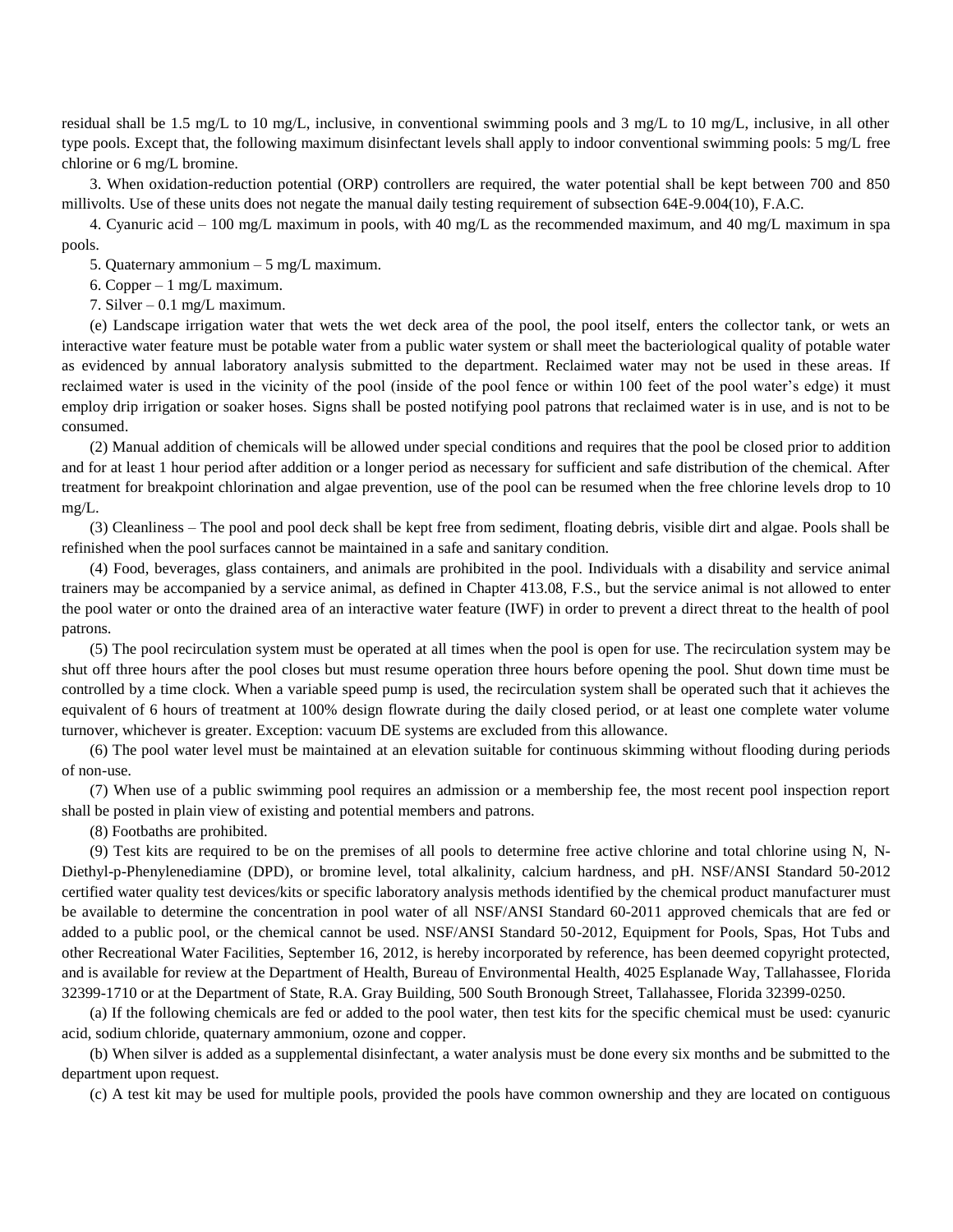property.

(d) The test kit shall be capable of measuring the level of disinfectant in the normal operating range.

(10) The keeping of a daily record of information regarding pool operation, using form DH 921, Monthly Swimming Pool Report, 3/98, hereby incorporated by reference and available at [http://www.flrules.org/Gateway/reference.asp?No=Ref-06896,](http://www.flrules.org/Gateway/reference.asp?No=Ref-06896) shall be the responsibility of the pool owner or operator. Customized report forms may be substituted provided they contain the appropriate information and are made available to the department. The completed report shall reflect manually conducted pool water tests for pH and disinfectant levels at least once every 24 hours, and weekly testing for cyanuric acid when chlorinated isocyanurates are used at spas and pools, and shall be retained at the pool and made available to the department upon request. Any able person can test the pool water and record it in the report.

(11) Should a human fecal accident occur, the pool operator or owner shall comply with all recommendations found in the Centers for Disease Control and Prevention's (CDC) "Fecal accident response recommendations for Aquatics Staff" dated February 15, 2008, hereby incorporated by reference and available at [http://www.flrules.org/Gateway/reference.asp?No=Ref-06897.](http://www.flrules.org/Gateway/reference.asp?No=Ref-06897) Alternative emergency disinfection methods developed by industry, or by the application of new disinfection technology, or by the use of chemical disinfectants that are effective, safe and appropriate for public bathing facilities, and are approved by the CDC, may also be used.

*Rulemaking Authority 381.006, 514.021 FS. Law Implemented 381.006, 514.021, 514.031 FS. History–New 10-5-93, Formerly 10D-5.133, Amended 12-27-98, 5-27-04, 5-24-09, 7-20-16.*

### **64E-9.005 Construction Plan or Modification Plan Approval.**

*Rulemaking Authority 381.006, 514.021 FS. Law Implemented 381.006, 514.021, 514.025, 514.03, 514.031, 514.05, 514.06 FS. History–New 10-5- 93, Formerly 10D-5.134, Amended 12-27-98, 5-27-04, 5-24-09, Repealed 7-20-16.*

#### **64E-9.006 Construction Plan Approval Standards.**

*Rulemaking Authority 381.006, 514.021 FS. Law Implemented 381.006, 514.021, 514.03, 514.031, 514.05, 514.06 FS. History–New 10-5-93, Formerly 10D-5.135, Amended 12-27-98, 5-27-04, 5-24-09, Repealed 7-20-16.*

#### **64E-9.007 Recirculation and Treatment System Requirements.**

*Rulemaking Authority 381.006, 514.021 FS. Law Implemented 381.006, 514.021, 514.03, 514.031, 514.05, 514.06 FS. History–New 10-5-93, Formerly 10D-5.136, Amended 12-27-98, 5-27-04, 5-24-09, Repealed 7-20-16.*

#### **64E-9.008 Supervision and Safety.**

(1) All owners, managers, lifeguards or swimming instructors in charge of, or working at, public swimming pools shall be responsible for the supervision and safety of the pool.

(2) Lifeguard and Swimming Instructor Requirements.

(a) Definitions:

1. "Lifeguard" – Person responsible for the safety of the users of a public swimming pool.

2. "Nationally Recognized Aquatic Training Program" – A training and certification program for swimming instructors and lifeguards equivalent to the programs offered by the American Red Cross or the Y.M.C.A.

3. "Swimming Instructor" – Person who offers progressive swimming instruction.

(b) Lifeguards or swimming instructors, if provided, shall be in full charge of persons using the pool and shall have authority to enforce all rules. Lifeguards and swimming instructors shall be certified in lifeguarding or swimming instruction, respectively, by the American Red Cross, the YMCA or other equivalent national aquatic training agencies which meet the established standards, objectives and standards of care provided in the American Red Cross or YMCA programs. For the purpose of this rule, the standards found in the 2007 edition of the American Red Cross Lifeguarding Instructors Manual, the 2009 edition of the American Red Cross Water Safety Instructors Manual, the On the Guard, The YMCA Lifeguard Manual, (2011) Fifth Edition, (YMCA), The Youth and Adult Aquatic Program Manual (1999), and (YMCA) The Parent/Child and Preschool Aquatic Program Manual (1999), are hereby adopted by reference, have been deemed copyright protected, and are available for review at the Department of Health, Bureau of Environmental Health, 4025 Esplanade Way, Tallahassee, Florida 32399-1710 or at the Department of State, R.A. Gray Building,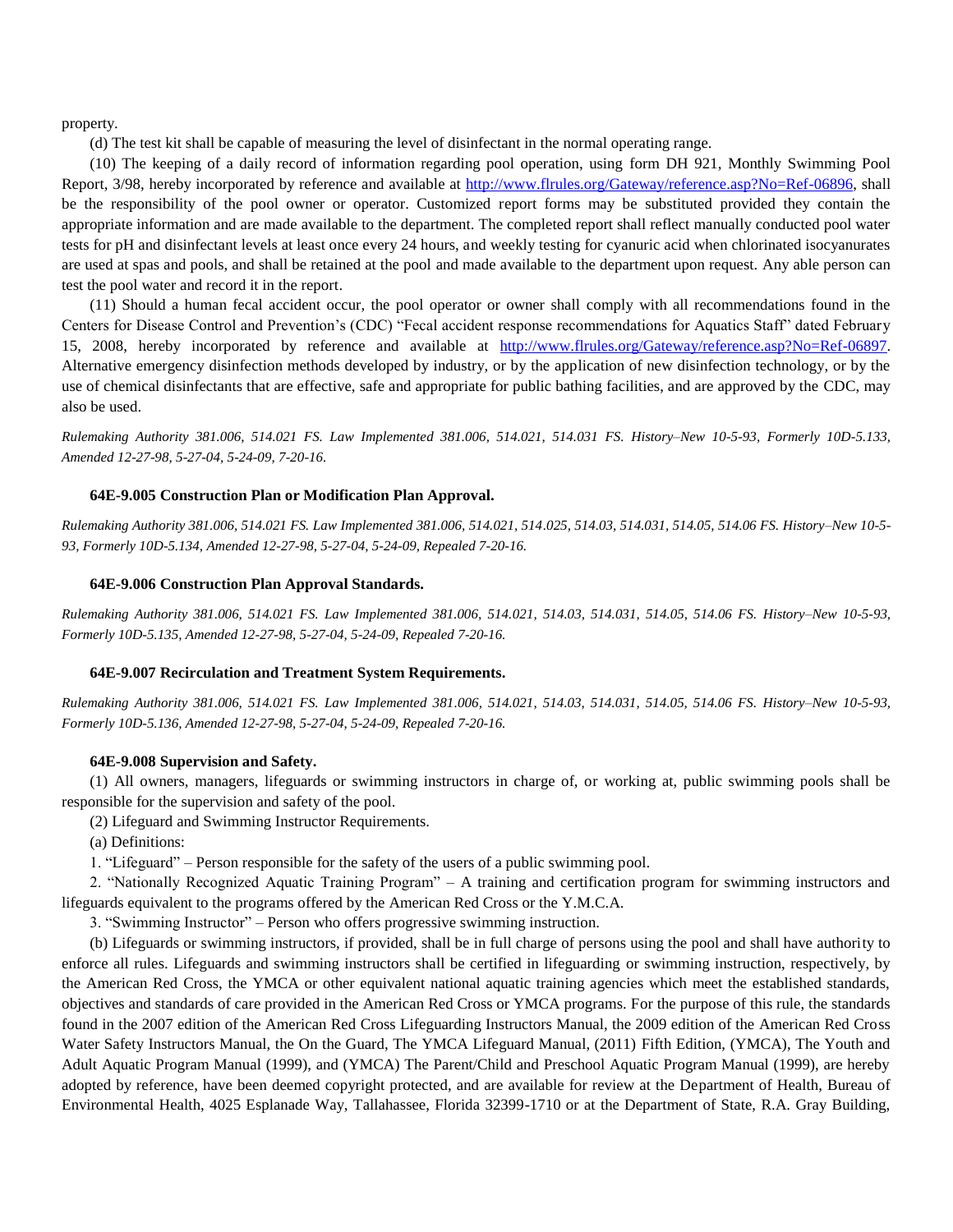500 South Bronough Street, Tallahassee, Florida 32399-0250. Swimming instructors of developmentally disabled students shall also be certified in accordance with Section 514.072, F.S.

(c) Lifeguards and swimming instructors shall also be currently certified in first aid and in adult, child and infant cardiopulmonary resuscitation through the American Red Cross, the American Heart Association, the National Safety Council, the American Academy of Orthopaedic Surgeons, by Medic First Aid International, Inc., or by American Safety and Health Institute.

(d) Swim coaches are exempted from the swimming instructor certification requirement when training advanced level swimmers for competition.

(e) Verification of equivalence, as required above, shall be the responsibility of the department. The department shall form an ad hoc advisory group composed of professionals in the field of aquatics. This group shall consist of five members and shall make recommendations to the department regarding the equivalence of lifeguard or swimming instructor certification programs submitted to the department under paragraph (b) above. Members shall be appointed for a period of 3 years with such appointments being staggered so that the terms of no more than two members expire in any one year.

(f) Lifeguard, swimming instructor, cardiopulmonary resuscitation and first aid certificates or photocopies thereof shall be maintained at the pool location and be available for inspection by department personnel at any reasonable hour.

(3) Safety Equipment – All pools shall be equipped with the following:

(a) Safety drain outlet cover(s)/grate(s) and allowable secondary anti-entrapment devices as required by section 514.0315, F.S.

(b) A shepherd's hook securely attached to a one piece pole not less than 16 feet in length. Pools over 50 feet in length shall have a shepherd's hook on each of the longer sides of the pool.

(c) At least one 18 inch diameter lifesaving ring with sufficient rope attached to reach all parts of the pool from the pool deck. Pools over 50 feet in length shall have a lifesaving ring on each of the longer sides of the pool.

(d) Safety equipment shall be mounted in a conspicuous place and be readily available for use.

(e) Spa pools under 200 square feet of surface area, and interactive water features or wading pools with two feet or less of water depth are exempt from this shepherd's hook and lifesaving ring requirement.

(4) Safety Lines – All pools with a slope transition shall maintain safety line anchors and a safety line in place at all times. A safety line may be temporarily removed from the pool for patrons to swim laps only when there is a safety attendant or lifeguard present, and it must be reinstalled to its proper location upon completion of the exercise.

(5) Pool covers and solar blankets shall only be used during times when the pool is closed. If a pool cover or solar blanket is installed, it shall be secured around the entire perimeter and designed to support a live load of an adult person, or the pool area shall be inaccessible to unauthorized individuals during times of cover or blanket use.

(6) Pool Rules and regulations – Rules for bathers shall be posted as approved by the jurisdictional building department.

(7) Night swimming – Pools shall not be open for swimming at night unless lighting is provided as approved by the jurisdictional building department. Pools authorized for night swimming shall be noted on the operating permit issued by the department. Night swimming shall be considered one half hour before sunset to one half hour after sunrise.

(8) Pools with heaters shall have a maximum water temperature of 104º F and a functional in-line thermometer.

(9) General Pool Maintenance for Patron Safety.

(a) The bathing load shall be posted and the owner/operator shall not permit the bathing load to be exceeded at any time.

(b) The filtration system for swimming pools shall be maintained as capable of meeting operating performance standards as identified on the most current operating permit. Flowrate may not be reduced or adjusted after the initial operating permit is issued unless approved in advance by the department. All other types of projects shall be maintained as sized according to the anticipated bathing load and proposed uses.

(c) Access – All pools shall be maintained with a means of access as approved by the jurisdictional building department.

(10) General Equipment Maintenance for Safety –

(a) Recirculation and treatment equipment such as, but not limited to filters, recessed automatic surface skimmers, ionizers, ozone generators, UV systems, automatic controllers, disinfection feeders and chlorine generators must be tested and approved using the NSF/ANSI Standard 50-2012. The standard and a list of certified products is available from [www.NSF.org.](http://www.nsf.org/), and product certifications are available from other American National Standards Institute (ANSI) 3rd party accredited product certifiers. If standards do not exist for a specific product, the manufacturer should consult NSF or other ANSI accredited product certifier to develop such standards.

(b) The recirculation system shall be operated to maintain a minimum of four turnovers of the pool volume per day (once per 6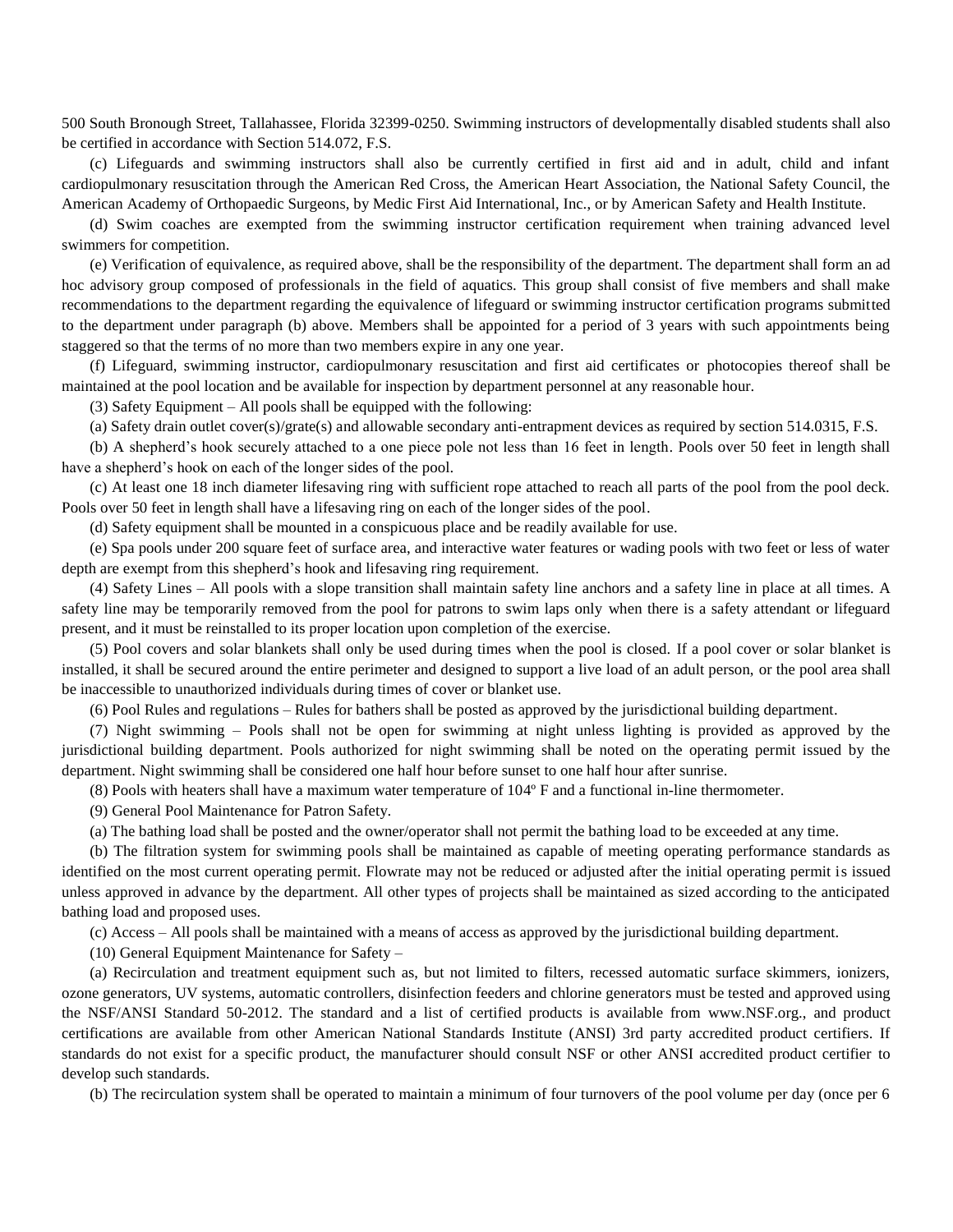hours). Pools that are less than 1000 square feet at health clubs are required to provide eight turnovers per day (once per 3 hours). Other pool types shall maintain the following minimum pool turnover rate: spa pool  $-$  30 minutes; IWF  $-$  30 minutes; wading pool  $-$ 1 hour; water activity pool – 1 hour in pools two foot deep or less, or 2 hours in pools over two foot deep; zero depth entry pool – 1 hour in area less than three feet deep; water slide plunge pool – 2 hours; river ride – 3 hours, and wave pool – 3 hours. Validation of the turnover rate shall be determined by the rate of the flow indicator.

(c) For compliance with Section 514.0315, F.S., and to ensure the safety of bathers:

1. All safety features shall be tested and replaced when necessary, in accordance with the manufacturer's specifications. The operations manual shall be on site.

2. The owner/operator shall provide a completed form DH 4157, Pool Owner/Operator Verification of Entrapment Safety Features, 09/2015, herein incorporated by reference and available at [http://www.flrules.org/Gateway/reference.asp?No=Ref-06898,](http://www.flrules.org/Gateway/reference.asp?No=Ref-06898) to the department when a change in the safety feature occurs.

3. For an existing pool with a suction limiting vent (SLV) system, the system shall be tested annually by a Chapter 489, F.S., licensed pool contractor or a Florida licensed professional engineer to validate that the vacuum release timing is in compliance with the criteria for safety vacuum release systems in Section  $514.0315(2)(a)$ , F.S. A copy of the testing shall be submitted to the department with the annual operating permit renewal application.

(d) Filters – Filters sized to handle the required recirculation flow shall be maintained to perform as originally installed in accordance with the manufacturer's specifications and remain functional as designed.

1. The maximum filtration rate in gallons per minute per square foot of filter area shall be: fifteen (15), or twenty (20) if so approved utilizing the procedure in this chapter below for high rate sand filters, three (3) for rapid sand filters, three-hundredseventy-five thousandths (375/1000) for pleated cartridge filters, and two (2) for Diatomaceous Earth (D.E.) type filters.

2. Pressure filter systems shall be maintained to perform as originally equipped with a functional air relief valve, influent and effluent pressure gauges with minimum face size of two inches reading 0-60 pounds per square inch (psi), and a sight glass when a backwash line is required.

3. Vacuum filter systems shall be maintained to perform as originally equipped with a functional vacuum gauge which has a two inch face and reads from 0-30 inches of mercury.

4. D.E. filter elements shall be maintained as installed with a minimum one inch clear spacing between elements. All cartridges used in public pool filters shall be maintained as permanently marked with the manufacturer's name, pore size and area in square feet of filter material. All cartridges with end caps shall have the permanent markings on one end cap. The D.E. filter tank and elements shall be maintained as installed, such that the recirculation flow draw down does not expose the elements to the atmosphere whenever only the main drain valve is open.

(e) Disinfection and pH adjustment shall be maintained as added to the pool recirculation flow using automatic feeders meeting the requirement of NSF/ANSI Standard 50-2012. All chemicals shall be fed into the return line after the pump, heater and filters, unless the feeder was designed by the manufacturer and approved by the NSF to feed to the collector tank or to the suction side of the pump. Feeding chlorinated isocyanurates disinfectant is prohibited in spas, wading pools and interactive water features. Dual or multiuse feeders can be used if approved for and feeding an acceptable rate of alternate disinfectant. Where pH adjustment feeders are not present on these three types of pools that were required to replace chlorinated isocyanurates feeders, pH adjustment feeders shall be installed. Exception: spa pools of 100 square feet or less with original department approval to be built without a pH adjustment feeder.

1. Gas chlorination – When gas chlorination is utilized, the chlorinator shall be maintained as capable of continuously feeding a chlorine dosage of six (6) mg/L to the recirculated flow of the filtration system.

a. Gas chlorinators shall be maintained in above grade rooms and in areas which are inaccessible to unauthorized persons.

b. When booster pumps are used with the chlorinator, the pump shall use recirculated pool water supplied via the recirculation filtration system. The booster pump shall be maintained as electrically interlocked with the recirculation pump to prevent the feeding of chlorine when the recirculation pump is not operating.

2. Hypohalogenation and Electrolytic chlorine generators – The hypohalogenation type feeder and electrolytic chlorine generators shall continuously feed a dosage of six (6) mg/L to the minimum required turnover flow rate of the filtration systems. Required backup chlorine feeders and generators shall be operated at least once per month and this test shall be recorded in the monthly pool log.

3. Feeders for pH adjustment – Feeders for pH adjustment shall be provided on all pools. pH adjustment feeders shall be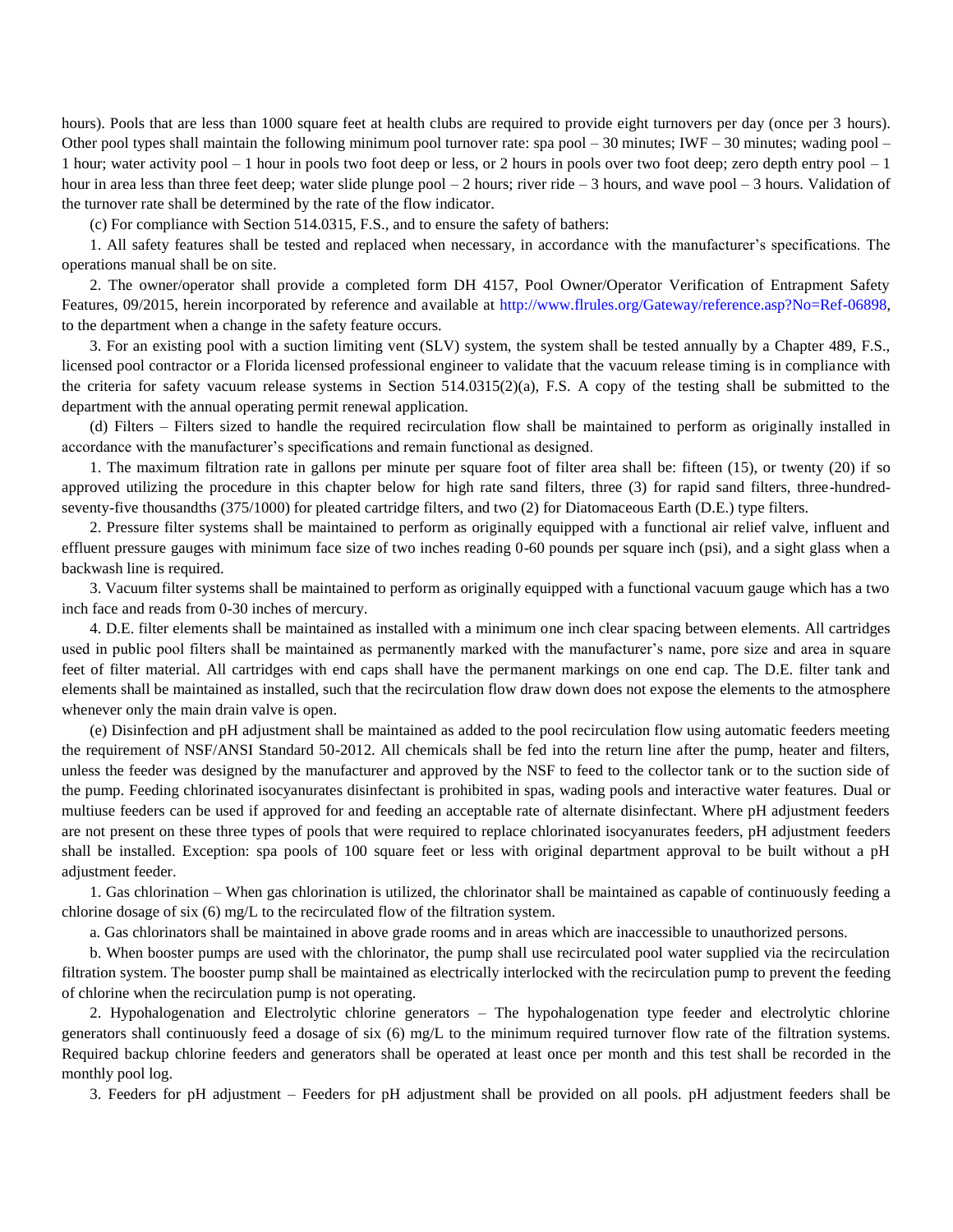maintained as positive displacement type, shall be adjustable from zero to full range, and shall have an electrical interlock with the circulation pump to prevent discharge when the recirculation pump is not operating. When soda ash is used for pH adjustment, the maximum concentration of soda ash solution to be fed shall not exceed one-half pound soda ash per gallon of water. Feeders for soda ash shall be capable of feeding a minimum of three gallons of the above soda ash solution per pound of gas chlorination capacity. The minimum size of the solution reservoirs shall be maintained as not be less than 50 percent of the maximum daily capacity of the feeder. The solution reservoirs shall be marked to indicate the contents.

4. Ozone generating equipment –

a. The concentration of ozone in the return line to the pool shall not exceed 0.1 mg/L.

b. Ozone generating equipment shall be maintained as equipped with an air flow meter and a means to control the flow. The generator shall be maintained as electrically interlocked with the recirculation pump to prevent the feeding of ozone when the recirculation pump is not operating. A flow sensor controller can also be used to turn off the feeder when flow is not sensed.

5. UV equipment used for any purpose shall constantly produce a dosage of at least 40 mJ/cm2 (milliJoules per square centimeter).

6. Ozone generators shall produce no more than a pool water contact concentration of 0.1 milligrams per liter (mg/L). The contact concentration in mg/L shall be calculated as the amount of ozone in grams per hours divided by the recirculation flow rate in gallons per minute times 4.41.

(11) Maintenance for Safety of Wading Pools–

(a) Automated Oxidation Reduction Potential (ORP) and pH controllers with sensing probes shall be maintained to assist in maintaining proper disinfection and pH levels.

(b) All wading pools shall have drainage to waste without a cross-connection through a quick opening valve to facilitate emptying the pool should a fecal accident occur. Should a fecal accident occur, the requirements of this Chapter shall be met or the pool may be drained and both the pool and the filter system and all plumbing shall be properly disinfected.

(12) Maintenance for Safety of Spa Pools–

(a) Oils, body lotions, and minerals – Oils, body lotions, and minerals or materials not associated with chemicals used for water chemistry balance, algae control, and disinfection of the water are prohibited in the spa pool.

(b) Automated Controllers – Automated Oxidation Reduction Potential (ORP) and pH controllers with sensing probes shall be provided and maintained on spa pools to assist in maintaining proper disinfection and pH levels.

(c) Spa pool signs shall be posted as approved by the jurisdictional building department.

(d) Should a fecal accident occur, the requirements of this chapter shall be met or the spa pool may be drained and both the spa pool and the filter system and all plumbing shall be properly disinfected.

(13) Maintenance for Safety of Water Recreation Attractions and Special Purpose Pools – A lifeguard and/or safety plan shall be submitted to the department with the application for the initial operation permit of water slide plunge pools and water activity pools when climbable structures are installed.

(a) Water slide plunge pools.

1. Pump reservoir volume minimum shall be equal to three minutes of the combined flow rate in gpm of all filter and slide pumps.

2. Pump reservoirs shall be accessible only to authorized individuals.

3. Filter areas minimum requirements shall be maintained as twice the filter areas specified for the recirculation rates stipulated for other pools in this chapter and FBC Section 454.1. The filtration system shall be capable of returning the pool water turbidity to five-tenths NTU within eight hours or less after peak bather load.

4. Disinfection equipment shall be maintained as capable of feeding 12 mg/L of halogen to the continuous recirculation flow of the filtration system.

(b) Water activity pools.

1. The recirculation-filtration system of water activity pools shall achieve a minimum of one turnover every two hours for water activity pools over two feet deep, and in one hour for these pools that are two feet deep or less.

2. All water activity pool signs shall be posted as approved by the jurisdictional building department.

(c) The recirculation-filtration system for zero depth entry pools shall be of a minimum of one turnover every two hours in the area of the pool that is three feet deep or less. In the remainder of the pool where the depth is greater than three feet, the system shall have a maximum six hour turnover rate.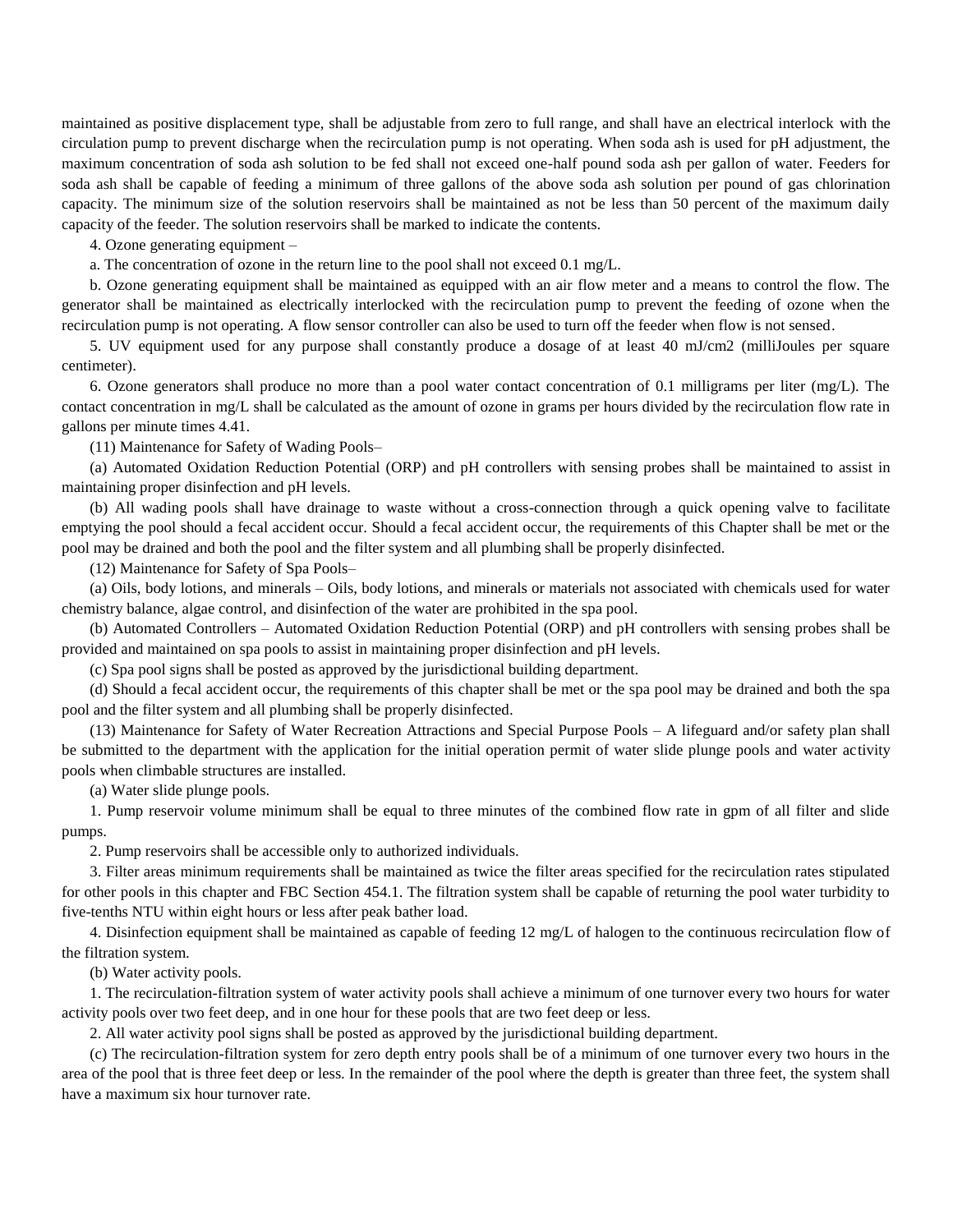(d) Special purpose pool projects may deviate from the requirements of other sections of this chapter. Only those deviations necessary to accommodate the special usage shall be allowed and all other aspects of the pool shall comply with the requirements of this chapter and the FBC section 454.1. The operating permit shall state the purpose for which the pool is to be used.

(e) Interactive Water Features (IWFs).

1. An automatic skimmer system shall be maintained if provided in the collector tank. A variable height skimmer may be used or a custom surface skimmer device may be substituted.

2. Chemical feeders shall be maintained as in accordance with this chapter, except that the disinfection feeder shall be capable of feeding 12 mg/L of free chlorine to the pressure side of the recirculation system or the collector tank (based upon a hypothetical 30 minute turnover of the contained volume within the system). Automated Oxidation Reduction Potential (ORP) and pH controllers with sensing probes shall be provided to assist in maintaining proper disinfection and pH levels.

3. Hydraulics.

a. The filter system shall filter and chemically treat all water that is returned to the spray features. The filter system shall draft from the collector tank and return filtered water directly to the spray features. Excess water not required by the spray features shall be returned to the collector tank.

b. Alternatively, the contained volume of the system may be filtered and chemically treated based upon a 30 minute turnover of the contained volume with 100% returned to the collector tank by manifold piping. If this alternative is chosen, all water returned to the spray feature(s) must also be treated with an Ultraviolet (UV) light disinfection equipment to accomplish protozoan destruction in accordance with sound engineering. This alternative must have the ability to feed 6 mg/L free chlorine to the feature water as it is returned to the spray feature. The UV disinfection equipment shall be electrically interconnected such that whenever it fails to produce the required UV dosage, the water spray features pump(s) and flow will be immediately stopped.

c. An automatic water level controller shall be provided.

d. Where the filter system described in sub-subparagraph 3.a. above is utilized, a second filter system and disinfection system shall be provided to treat the water in the collector tank when the feature/filter pump is not in operation. Said system shall be capable of filtering the total volume of water in the collector tank in 30 minutes and the disinfection system shall be capable of providing 12 mg/L of disinfectant to this flow rate.

4. All IWF pool rule signs shall be posted as approved by the jurisdictional building department.

(f) Rules and regulations for water theme parks shall be posted as approved by the jurisdictional building department.

*Rulemaking Authority 381.006, 514.021, 514.071 FS. Law Implemented 381.0015, 381.006, 514.021, 514.025, 514.03, 514.031, 514.0315, 514.05, 514.06, 514.071 FS. History–New 10-5-93, Formerly 10D-5..134, 10D-5.137, Amended 12-27-98, 5-27-04, 5-24-09, 7-20-16.*

#### **64E-9.009 Wading Pools.**

*Rulemaking Authority 381.006, 514.021 FS. Law Implemented 381.006, 514.021 FS. History–New 10-5-93, Formerly 10D-5.138, Amended 12-27- 98, 5-27-04, 5-24-09, Repealed 7-20-16.*

#### **64E-9.010 Spa Pools.**

*Rulemaking Authority 381.006, 514.021 FS. Law Implemented 381.006, 386.01, 386.02, 386.03, 386.041, 386.051, 514.011, 514.021, 514.03, 514.031, 514.05, 514.06 FS. History–New 10-5-93, Formerly 10D-5.139, Amended 12-27-98, 5-27-04, 5-24-09, 7-20-16.*

#### **64E-9.011 Water Recreation Attractions and Specialized Pools.**

*Rulemaking Authority 381.006, 514.021 FS. Law Implemented 381.006, 514.021, 514.03, 514.031, 514.05, 514.06 FS. History–New 10-5-93, Formerly 10D-5.140, Amended 12-27-98, 5-27-04, 5-24-09, Repealed 7-20-16.*

#### **64E-9.013 Bathing Places.**

(1) General – All public bathing places are required to conduct monitoring for water quality, reporting these results to the department, notice to the department and public notification upon exceedance of water quality violations. As of April 29, 2012, bathing place operation permits are no longer required from the department by law.

(2) Operational water quality – The water shall be free of chemical and physical substances known or suspected of being capable of creating toxic reactions or skin or membrane irritations. Algae and aquatic vegetation shall be controlled so that no hazard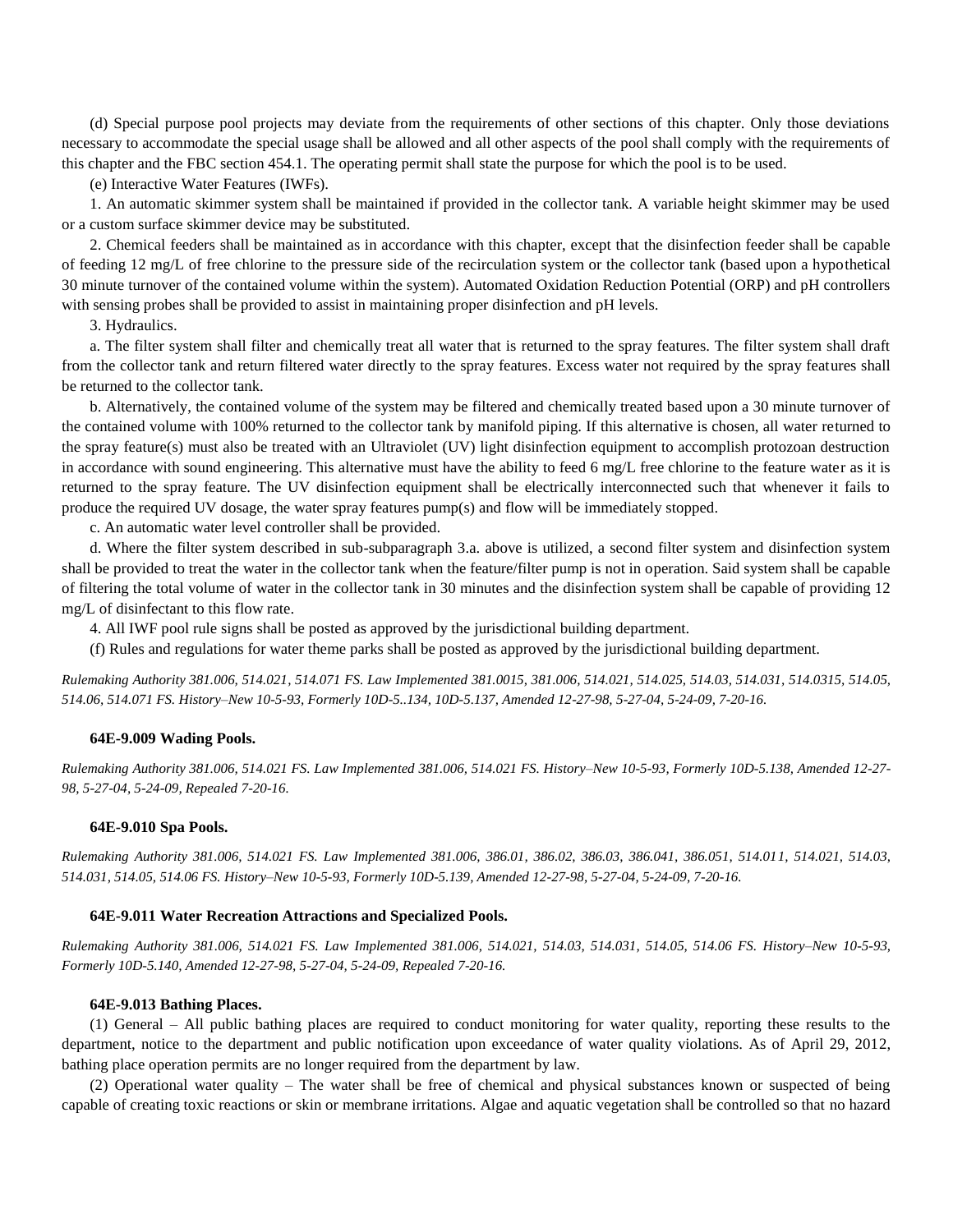to bathers results.

(a) Bacteriological samples shall be collected by the owner/manager and tested monthly. A set of two samples shall be collected for every 500 feet of shoreline, the samples shall be taken a foot below the surface in three feet of water and at least 25 feet apart. The samples shall be analyzed by a DOH certified laboratory using EPA approved methods for ambient water and the results submitted to the department within 10 days after the end of the month.

1. Should the test results of these samples exceed the standards in subsection 64E-9.013(3), F.A.C., below, the county health department shall be notified within 24 hours of receipt of results by the owner/manager from the lab, and re-sampling by the owner/manager shall be required within 24 hours. All sampling results shall be submitted to the county health department.

2. If 24 hour re-sampling is not possible for any reason, then the bathing place owner/manager shall immediately post a No swimming advisory based upon these initial results during the time period waiting for re-sampling results. If the 24 hour confirmation samples reveal an exceedance of the standards, the bathing place owner/manager shall immediately post a No swimming advisory, form DH 4158, Bathing Place Public Health Advisory Sign – Poor Water Quality, 02/13, incorporated by reference and available at<http://www.flrules.org/Gateway/reference.asp?No=Ref-06899> or sustain the already-posted advisory until additional testing reveals the water meets single sample standards again. The department shall post the advisory if the owner/manager does not. Only samples collected after the initial advisory shall be used to compare and calculate when the advisory may be rescinded. If a pollution source is identified, that source shall be eliminated before rescinding the bathing place advisory.

(b) County health departments shall perform an inspection upon receipt of test results exceeding standards, or upon receipt of a complaint from the public concerning safety, sanitation, illness, or water quality, and this inspection may include:

1. A site inspection in light of the original sanitary survey, changed natural conditions, changed use conditions, and originally permitted facilities.

2. A bacteriological test consisting of the normal monthly sampling requirement. The fecal coliform, *E. coli* or enterococci density must not exceed the single sample standards of subsection 64E-9.013(3), F.A.C.

3. A water clarity test wherein an 8'' black and white secchi disk shall be visible to a minimum depth of four feet.

4. The bathing place shall be posted with an advisory or swimming prohibited, as appropriate, by the owner/manager or the department if inspection reveals water clarity violations, unsafe bacterial test results, or immediate hazards to health or safety such as, but not limited to sewage in water, broken glass, dangerous wildlife, hazardous structural or electrical conditions, toxic algal blooms, or other serious disease agents present.

5. Muck or silt shall not be present from the shoreline to a depth of five feet and aquatic vegetation shall be controlled.

6. Should an incident or finding of the county health department warrant it, site specific signage shall be provided. The bathing load shall be posted and due consideration shall be given to safety guidelines such as steep slope, diving areas, deep water, underwater obstruction, dangerous wildlife, or lifeguard not on duty. Additional signage shall be provided if the bathing area is longer than 300 feet.

7. Platforms, diving boards, docks, beaches and walkways shall be kept clean and in good repair. Diving areas shall be readily identified, and shall have and maintain adequate water depth for safe diving based on the depth requirements of public swimming pool construction requirements.

8. Glass items and domestic animals are prohibited in the bathing area and on the adjacent beach area.

9. Sanitary facilities shall be provided and maintained in good working order with all necessary supplies.

(3) Bacteriological Standards – Either fecal coliform, *E. coli, or enterococci* bacteria shall be tested for, at the option of the permit holder. All samples tested will be considered to determine compliance, unless found to be invalid by the certified lab or county health department. The *enterococci* density shall not exceed 61 colony forming units (CFU) per 100 mL of water in any single sample; or the *E. coli* density shall not exceed 235 CFU per 100 mL of water in any single sample; or the fecal coliform shall not exceed an average of 200 CFU per 100 mL of water, nor 400 per 100 mL of water in 10 percent of the samples, nor 800 CFU per 100 mL of water in a single sample. This average shall be expressed as geometric means using at least ten samples per 30 day period. Multiple samples collected on any one day during routine monthly sampling shall be arithmetically averaged to determine compliance for the bathing place.

*Rulemaking Authority 381.006, 514.021 FS. Law Implemented 381.006, 514.021, 514.03, 514.031, 514.04, 514.05, 514.06 FS. History–New 10-5- 93, Formerly 10D-5.142, Amended 12-27-98, 5-27-04, 5-24-09, 7-20-16.*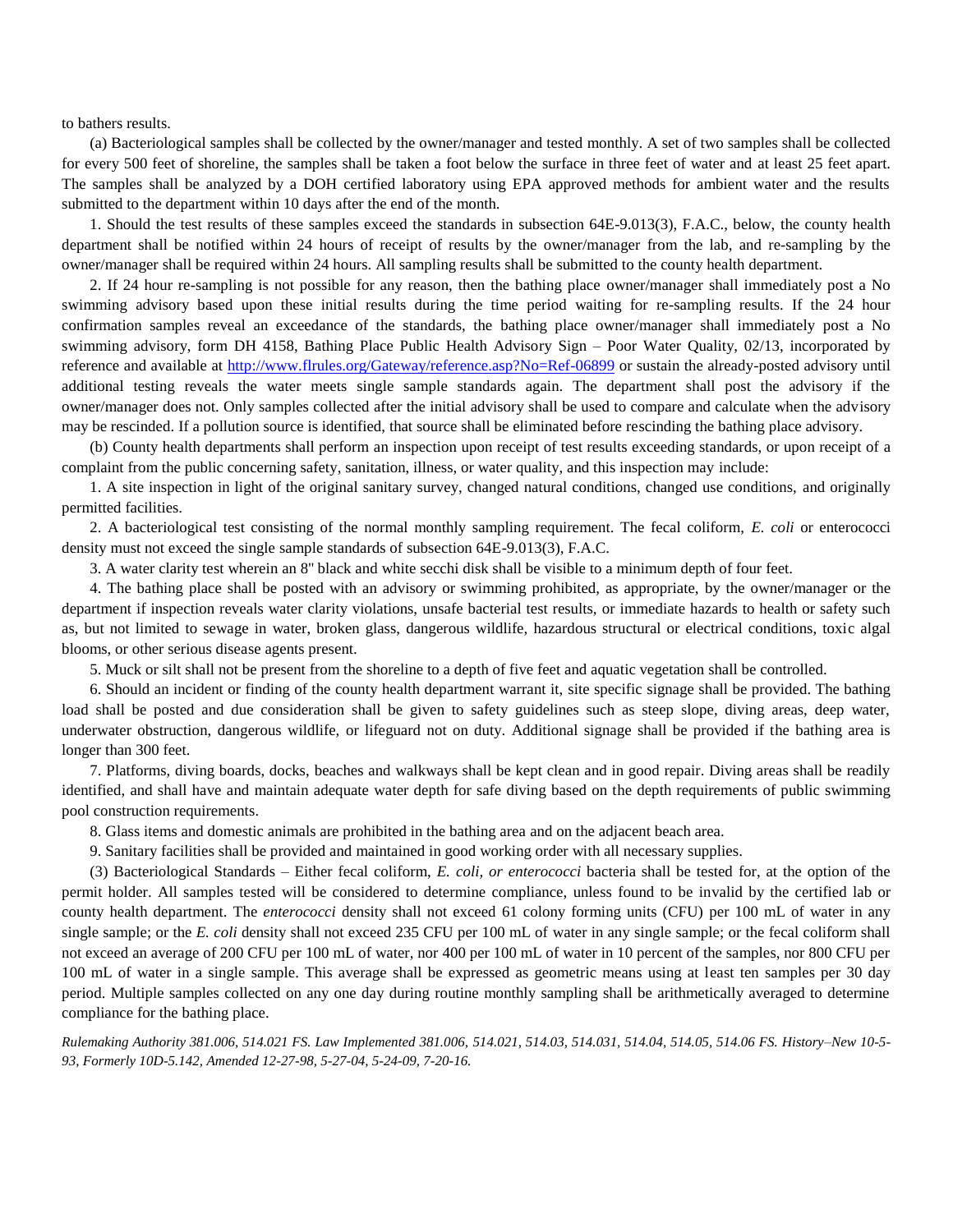### **64E-9.015 Fee Schedule.**

(1) Operating Permit Issuance for Swimming Pools:

(a) Initial Operating Permit – \$150.00.

(b) Annual Operating Permit or Annual Renewal – Full annual fee if the authorization was issued from July 1st to December 31st; one half the annual fee if the authorization was issued from January 1st to June 30th. Payment is not required for a replacement copy of an operating permit or reissuances of an operating permit due to change of ownership or name.

1. Pools greater than 25,000 gallons and bathing places – \$250.00.

2. Pools of 25,000 gallons or less – \$125.00.

- 3. Exempted condominiums/cooperatives with over 32 units \$50.00.
- (2) Variances Review of application for variance \$300.00.

*Rulemaking Authority 381.006, 514.021, 514.033 FS. Law Implemented 514.021, 514.03, 514.031, 514.033 FS. History–New 10-5-93, Formerly 10D-5.144, Amended 12-27-98, 5-27-04, 5-24-09, 7-20-16.*

### **64E-9.016 Variances.**

A variance from requirements of these rules may be requested by the pool owner or their representative to relieve or prevent hardship only in cases involving deviations from the rule, when it is shown that the hardship was not caused intentionally by the action of the applicant, where no reasonable alternative exists and the health and safety of the pool patrons is not at risk. Application for variance shall be submitted through the county health department utilizing DOH Form 4080, Application for Variance from Chapter 64E-9, F.A.C., 07/08, which is incorporated by reference and available at [http://www.flrules.org/Gateway/reference.asp?No=Ref-06981.](http://www.flrules.org/Gateway/reference.asp?No=Ref-06981) Each application can be accompanied by supportive materials such as drawings, pictures or manufacturer's specifications and a fee must be paid in accordance with subsection 64E-9.015(2), F.A.C. Applications must be received by the county health department at least 30 days prior to the scheduled meeting of the Governor's Swimming Pool Advisory Board. Walk-in applications at the Board meeting may be reviewed only if there is time available as determined by the Chair. Each walk-in applicant must provide evidence they: have paid the variance fee to the county health department, have received a department review of the application, and applicant provides eight full sets of the application package to the Board.

*Rulemaking Authority 381.006, 514.0115, 514.021 FS. Law Implemented 514.0115, 514.021, 514.028, 514.051, 514.06 FS. History–New 10-5-93, Formerly 10D-5.145, Amended 12-27-98, 5-24-09, 7-20-16.*

### **64E-9.017 Enforcement.**

Any public pool can be immediately posted closed by the department as not being in compliance with this chapter whenever any of the following conditions occur:

- (1)(a) The disinfectant level is below the minimum or above the maximum that is prescribed in this chapter.
- (b) The pH of the pool water is below 7.2 or above 7.8.
- (c) The clarity of the pool water is such that the main drain grate is not readily visible from the pool deck.
- (d) The recirculation system or disinfection feeding equipment is missing or not functioning.

(e) Any portion of the anti-entrapment system is missing or not functional, or a main drain cover/grate is missing, unsecured, improperly secured, damaged, or does not meet the requirements of this chapter by the dates specified.

(f) Operation without a valid permit.

(g) Direct suction exists on the main drain or other outlets, except vacuum fittings, automatic surface skimmer(s), and their equalizer grates provided the flow velocity through the equalizer grate does not exceed 1.5 feet per second, or the corrective actions specified in this chapter and Section 514.0315, F.S., are not completed by dates specified.

(h) Any other conditions which endangers the health, safety, or welfare of persons using the pool, which may include, but is not limited to: a drowning hazard, broken glass, sharp edged or broken tile or metal, fecal accident(s), electrical code violation, or severe biological growth. The department may attach a sign that states "Pool Closed. This pool is not in compliance with Chapter 64E-9, F.A.C., and may endanger the health, safety or welfare of persons using this facility". With the department's permission, the pool operator may remove signs from the pool area immediately following correction of the cited deficiencies provided the county health department is notified of this action.

(2) Correction of Unauthorized Modifications.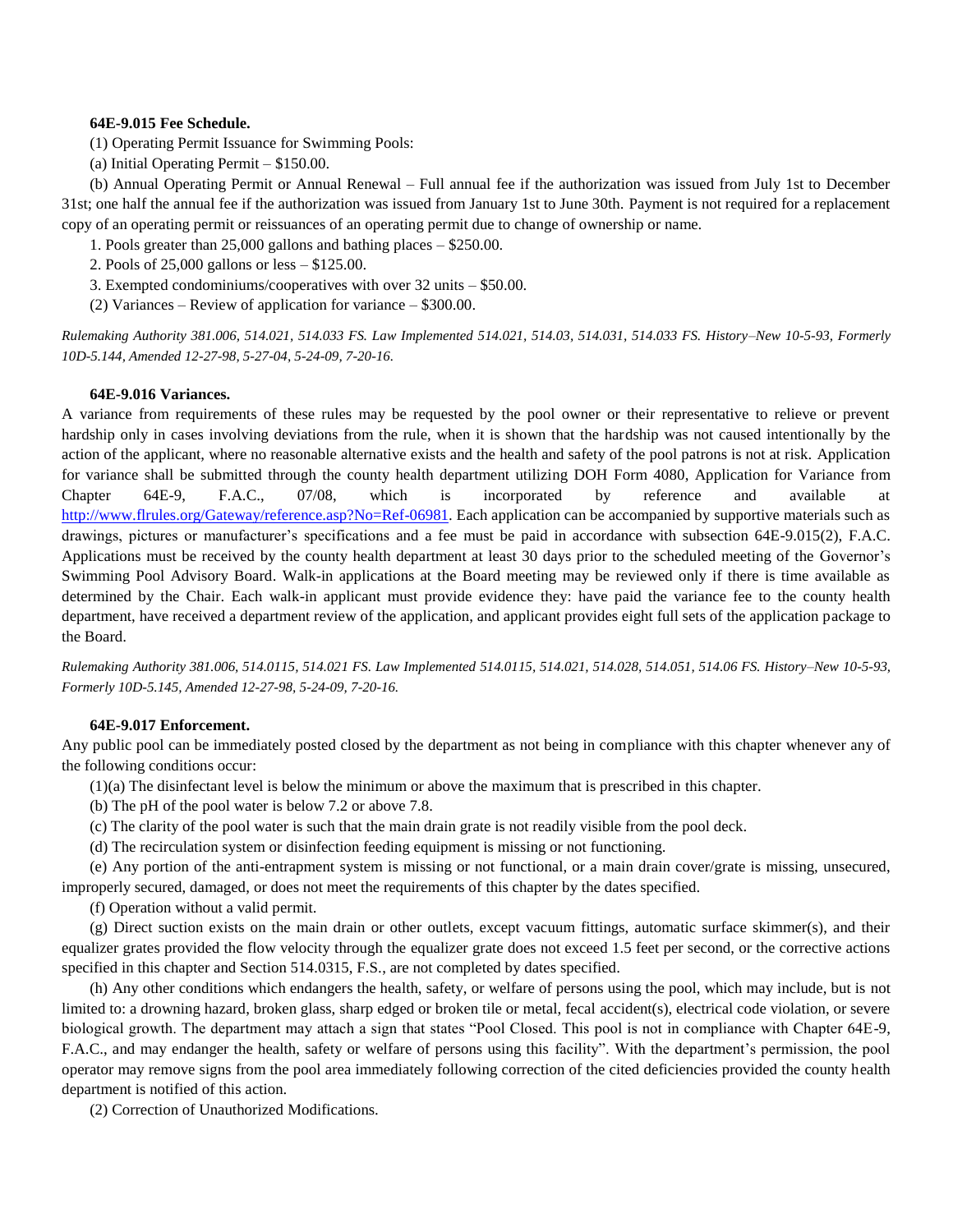(a) When it is discovered that a pool has been modified from the original approved plans and application, corrective actions and replacement shall be allowed to occur to bring the pool back into compliance with the plans and applications as approved without the requirement for a modification permit, unless any of the following exist:

- 1. Critical conditions identified in paragraphs 64E-9.017(1)(d) and (g), F.A.C., above are discovered.
- 2. The original approved plans and application are not available for verification.
- 3. The extent of the unauthorized modification cannot be readily determined by the department or the design engineer.
- 4. The corrective construction or replacement will place the pool in violation of current pool construction rules.
- 5. The construction repair is regulated under the FBC 454.1 by the jurisdictional Building official.
- 6. Other unsanitary or unsafe conditions apparent to the department or the design engineer.

(b) Whenever any of the conditions numbered 1 through 6 above exist, the owner shall make application to the jurisdictional Building department for a modification permit to authorize any construction required to restore the condition of the pool to an approved or original condition. A copy of this permit application shall be provided to the department.

*Rulemaking Authority 381.006, 514.021, 514.05 FS. Law Implemented 381.006, 514.021, 514.04, 514.05, 514.06 FS. History–New 10-5-93, Formerly 10D-5.146, Amended 12-27-98, 5-27-04, 5-24-09, 7-20-16.*

### **64E-9.018 Public Pool Service Technician Certification.**

An individual who services a public pool by maintaining the cleanliness, water quality and chemical balance of public pools shall be certified. To be certified an individual must demonstrate knowledge of public pools. Examples of such knowledge include: pool cleaning, general pool maintenance, make-up water supply, bacteriological, chemical and physical quality of water and water purification, testing, treatment, and disinfection procedures. To ensure that the pool technicians are knowledgeable, said technician shall attend a training course of national recognition that is approved by the department of at least 16 hours in length and shall pass a test acceptable to the department. Certification is conferred upon an individual and is nontransferable. Certification does not imply any licensure and specifically not that of contractor as regulated by the Department of Business and Professional Regulation under Section 489.105(3)(j), (k), or (1), F.S. A certified pool technician may not affect the structural integrity of the pool or equipment, and shall not delegate work to others, including employees, that are not themselves certified under this section, or otherwise exempt from this provision per Chapter 514, F.S.

- (1) Training shall include the following study topics for the hours indicated:
- (a) Swimming pool calculations 1 hour;
- (b) Filter type and filtration circulation 4 hours;
- (c) Water chemistry balancing  $&$  testing 5 hours;
- (d) Spas and warm water pools 1 hour;
- (e) Pool and spa maintenance 2 hours;
- (f) Operational and safety requirements 2 hours; and
- (g) State health code Chapter 64E-9, F.A.C., 1 hour.

(2) Course materials must be provided that cover the required topics in detail. The course approval shall be contingent upon their meeting the items listed in subsection (1) above and the subjects listed in Section 514.075, F.S. The test approval shall be contingent upon all of the questions being related to the subject areas listed in subsection (1) above and the subjects listed in Section 514.075, F.S., with at least 10% of the questions from the subject areas in paragraphs (1)(a) through (f) above, and the remaining 40% covering any of the seven pool subject areas listed in this rule or Section 514.075, F.S. The minimum passing score for the test shall be no less than 70% correct for all questions. There shall be a minimum of 50 questions.

(3) Any individual or organization requesting the department to review their courses for compliance with the requirements of this rule, must submit copies of their training materials to the department prior to providing that training within the state. A copy of the test to be given, answers to the test questions, and a statement indicating the length of time a classroom topic will be conducted shall be included. The department shall review the materials and inform the applicant of its findings within 60 days from receipt of all training materials.

(4) The department shall deem certified any individual who has been proven certified by a course of national recognition.

(5) This requirement does not apply to a person or the direct employee of a person permitted as a public pool operator under Section 514.031, F.S. Further, persons licensed under Section 489.105(3)(j), (k), or (l), F.S., shall be deemed certified.

(6) Proof of certification shall be posted conspicuously in the equipment room of each pool serviced or must otherwise be